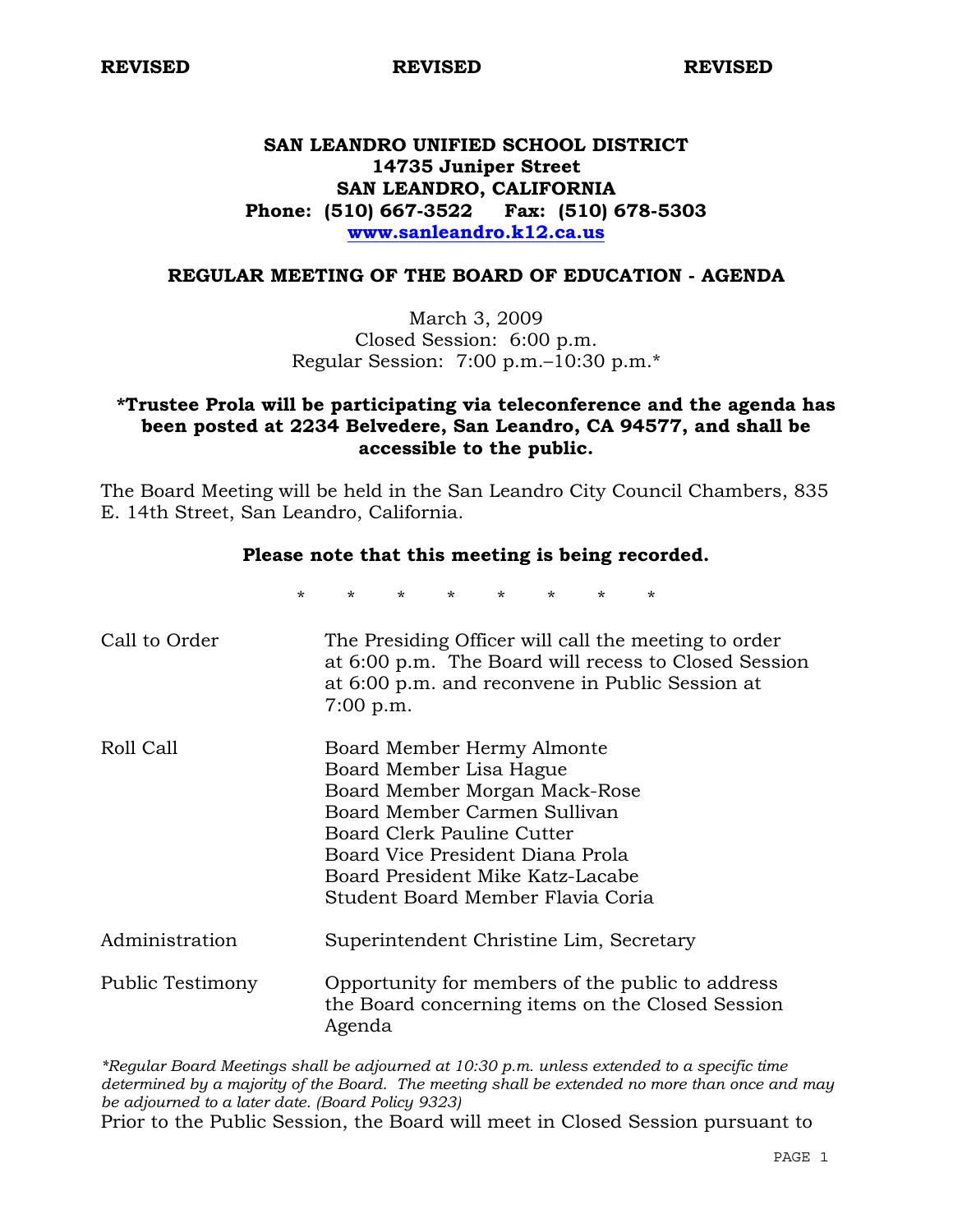Education Code Section 35146 and 48918(c) and Government Code Sections 54957, 54957.6, 54956.9(b), 54956.8, and 54956.

- a) Student Expulsions
- b) Public Employee Discipline/Dismissal/Release/Hiring
- c) Conference with Labor Negotiator
- d) Conference with Legal Counsel Anticipated Litigation Significant exposure to litigation
- e) Conference with Real Property Negotiator Property(ies)
- f) Conference with Legal Counsel Existing Litigation
- g) Tort Claim 1 claim

| Report Closed<br><b>Session Action</b> | Motion Second Vote ________                       |                                                                                                                                                                                                                                                                                                                                                                                                                                                                                                                                            |
|----------------------------------------|---------------------------------------------------|--------------------------------------------------------------------------------------------------------------------------------------------------------------------------------------------------------------------------------------------------------------------------------------------------------------------------------------------------------------------------------------------------------------------------------------------------------------------------------------------------------------------------------------------|
| Pledge of Allegiance                   |                                                   |                                                                                                                                                                                                                                                                                                                                                                                                                                                                                                                                            |
| Approve Agenda                         | Motion __________ Second __________ Vote ________ | Approve the Regular Meeting Agenda of March 3, 2009                                                                                                                                                                                                                                                                                                                                                                                                                                                                                        |
| Legal Statement                        |                                                   | Members of the audience who wish to address the<br>Board are asked to complete the yellow card available at<br>the entrance and submit it to the Board's Administrative<br>Assistant. Speakers who have completed the card will be<br>called when the item is reached on the agenda or, for<br>non-agenda items, during the Public Testimony. Cards<br>are to be turned in before the item is reached on the<br>agenda. Please note that this meeting is being recorded.                                                                   |
|                                        | 54954.2(a)                                        | State law prohibits the Board of Education from taking<br>any action on or discussing items that are not on the<br>posted agenda except to A) briefly respond to statements<br>made or questions posed by the public in attendance; B)<br>ask questions for clarification; C) provide a reference to a<br>staff member or other resource for factual information in<br>response to the inquiry; or D) ask a staff member to<br>report back on the matter at the next meeting and/or put<br>it on a future agenda. (Government Code Section |
| $7:00-7:15$ p.m.                       | will provide a report to the Board.               | A representative from the Budget Advisory Committee                                                                                                                                                                                                                                                                                                                                                                                                                                                                                        |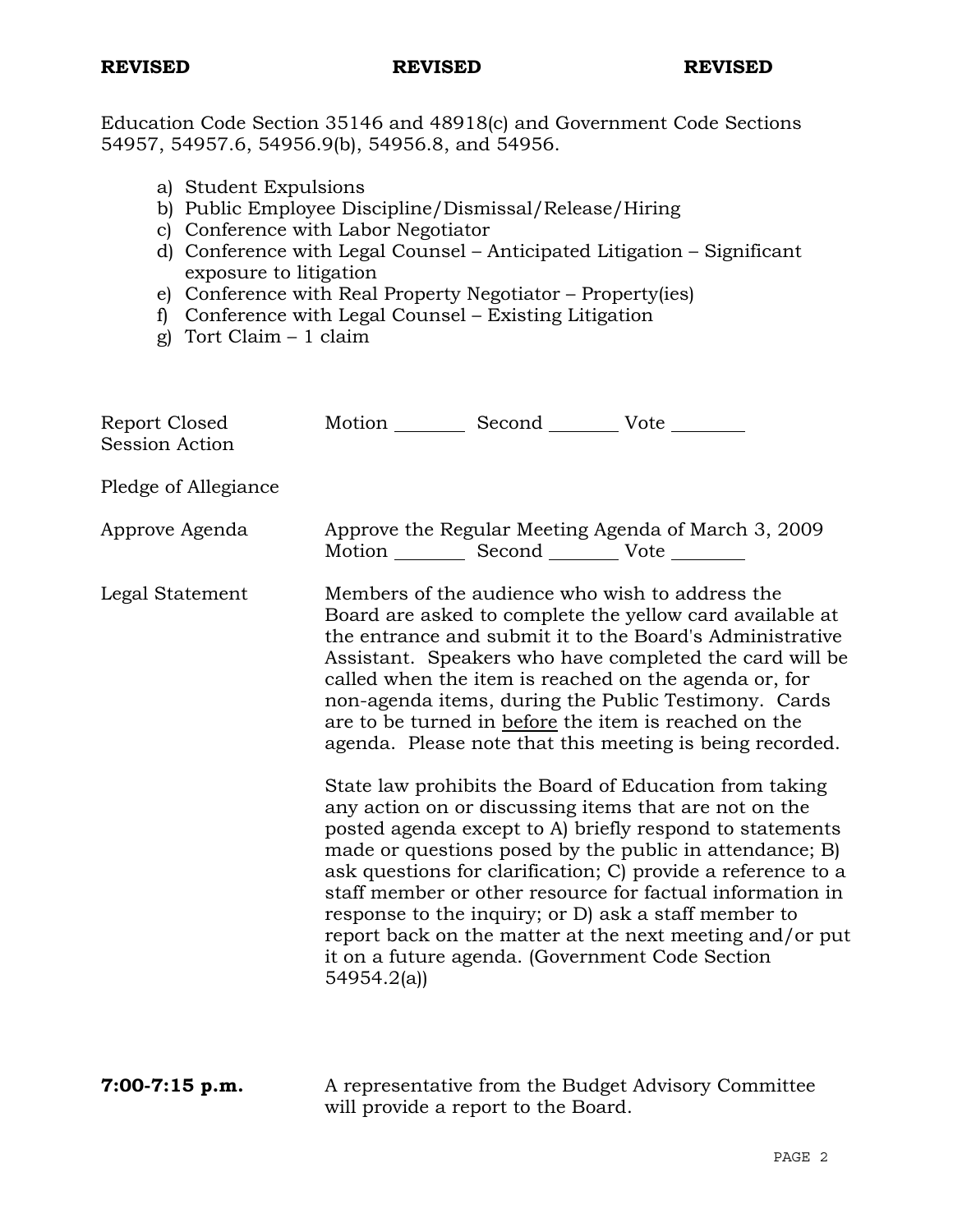### **7:15-7:30 p.m. PUBLIC TESTIMONY ON NON-AGENDA ITEMS**

**7:30-8:05 p.m. REPORTS** Correspondence Student Board Member Report Union Representative Reports Superintendent's Report Board Committee Reports • Communication

#### **8:10-8:15 p.m. CONSENT ITEMS**

These items are considered routine and may be enacted by a single motion. At the request of any member of the Board, any item on the consent agenda shall be removed and given individual consideration for action as a regular agenda item.

General Services

2009

| $1.1 - C$<br>Approval of Board<br>Minutes $-$ January 21,<br>2009 | Staff Recommendation:<br>Approve the minutes of the regular Board meeting<br>held on January 21, 2009.        |                                                 |                                                  |  |
|-------------------------------------------------------------------|---------------------------------------------------------------------------------------------------------------|-------------------------------------------------|--------------------------------------------------|--|
|                                                                   |                                                                                                               | Motion _________ Second __________ Vote _______ |                                                  |  |
| $1.2 - C$<br>Approval of Board<br>Minutes - January 29,<br>2009   | <b>Staff Recommendation:</b><br>Approve the minutes of the special Board meeting<br>held on January 29, 2009. |                                                 |                                                  |  |
|                                                                   |                                                                                                               | Motion Second Vote ______                       |                                                  |  |
| $1.3-C$<br>Approval of Board<br>Minutes - February 3,<br>2009     | Staff Recommendation:<br>held on February 3, 2009                                                             |                                                 | Approve the minutes of the regular Board meeting |  |
|                                                                   |                                                                                                               | Motion _________ Second __________ Vote _______ |                                                  |  |
| $1.4-C$<br>Approval of Board<br>Minutes – February 5,<br>2009     | <b>Staff Recommendation:</b><br>held on February 5, 2009                                                      |                                                 | Approve the minutes of the special Board meeting |  |
|                                                                   |                                                                                                               | Motion _________ Second __________ Vote _______ |                                                  |  |
|                                                                   |                                                                                                               |                                                 |                                                  |  |
| $1.5-C$<br>Approval of Board<br>Minutes – February 9,             | <b>Staff Recommendation:</b><br>held on February 9, 2009                                                      |                                                 | Approve the minutes of the special Board meting  |  |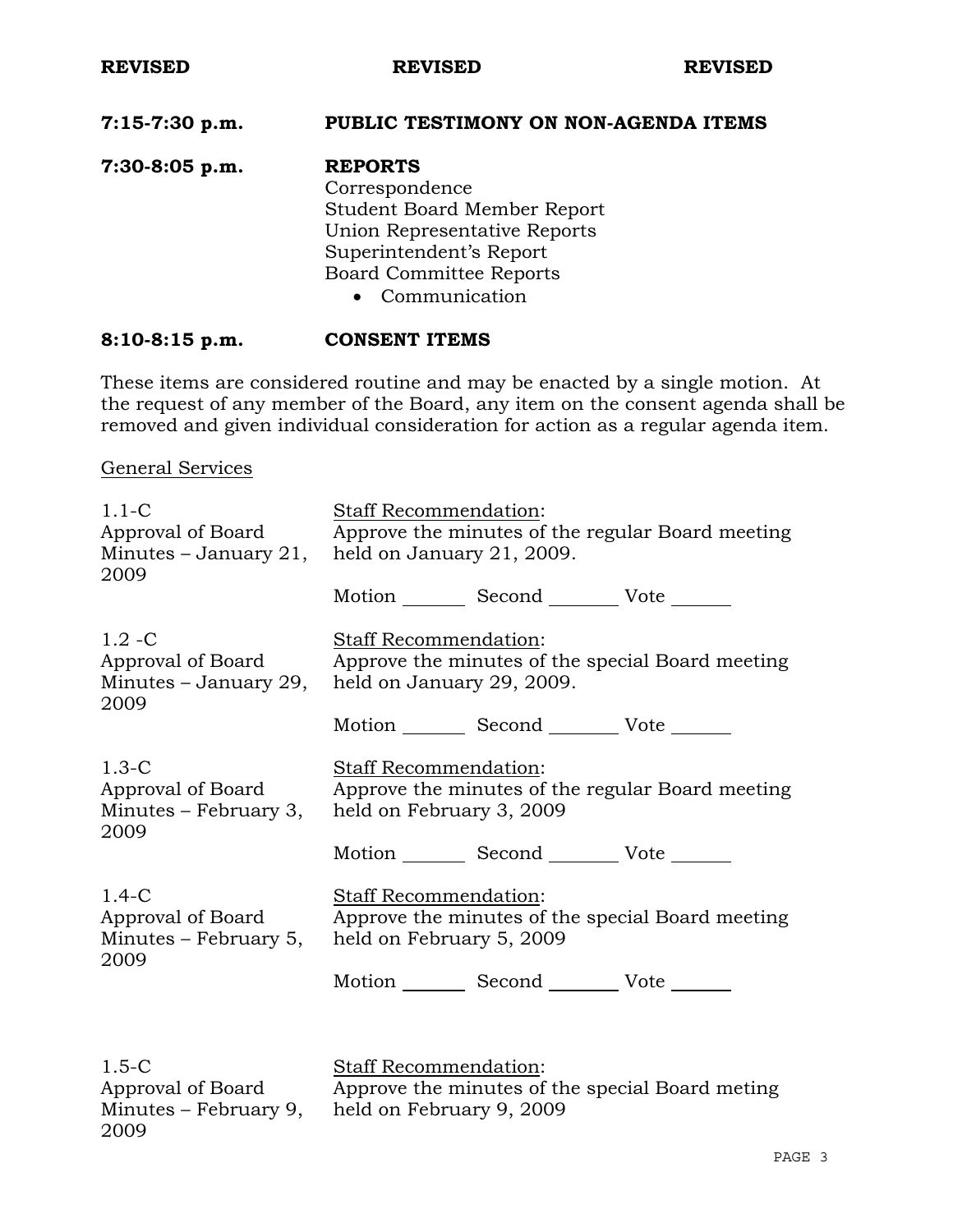|                                                                                                        | Motion _________ Second __________ Vote _______                                                                                                                        |  |  |  |
|--------------------------------------------------------------------------------------------------------|------------------------------------------------------------------------------------------------------------------------------------------------------------------------|--|--|--|
| Human Resources                                                                                        |                                                                                                                                                                        |  |  |  |
| $2.1-C$<br>Acceptance of                                                                               | <b>Staff Recommendation:</b><br>Accept Personnel Report at submitted.                                                                                                  |  |  |  |
| Personnel Report                                                                                       | Motion _________ Second __________ Vote _______                                                                                                                        |  |  |  |
| $2.2 - C$<br>Renewal of Student<br>Teaching Agreement                                                  | Staff Recommendation:<br>Approve the renewal of the Student Teaching<br>Agreements between the District and San<br>Francisco State University.                         |  |  |  |
|                                                                                                        | Motion _________ Second __________ Vote _______                                                                                                                        |  |  |  |
| $2.3-C$<br>Resolution #09-14<br>Authorizing Execution<br>of Agreement with<br>Office of Administrative | <b>Staff Recommendation:</b><br>Adopt Resolution #09-14 Authorizing Execution of<br>Agreement with Office of Administrative Hearings<br>for Hearing Services.          |  |  |  |
| Hearings for Hearing<br>Services                                                                       | Motion _________ Second __________ Vote _______                                                                                                                        |  |  |  |
| <b>Educational Services</b>                                                                            |                                                                                                                                                                        |  |  |  |
| $3.1-C$<br>Acceptance of<br>Donations                                                                  | Staff Recommendation:<br>Approve the acceptance of gifts to the District as<br>follows:                                                                                |  |  |  |
|                                                                                                        | Roosevelt Elementary School<br>\$250 for the general fund from the City of San<br>Leandro<br>\$269.24 through the Community Support<br>Campaign from Russell McClymont |  |  |  |
|                                                                                                        | <b>Washington Elementary School</b><br>Scanner, printer and accessories from Frank<br>Muto<br>HP Deskjet 5740 printer from Tracey Lantz<br>Binders from Kate Foster    |  |  |  |
|                                                                                                        | Binders, paper and miscellaneous office.<br>supplies from Pauline Russo Cutter<br>Shelving from Mr. Van Potter                                                         |  |  |  |
|                                                                                                        | Motion Second<br>Vote                                                                                                                                                  |  |  |  |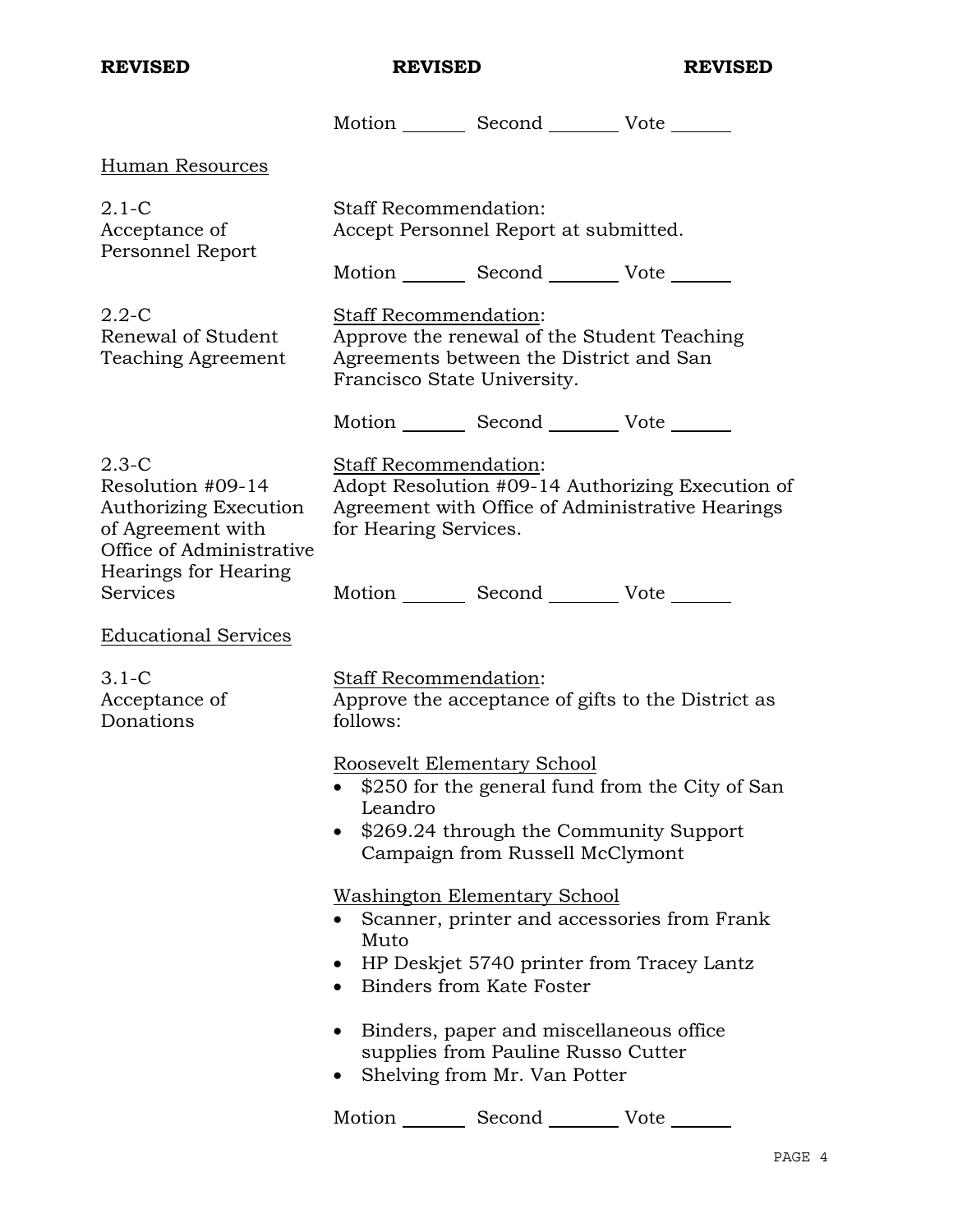| $3.2-C$<br>Non-Public School<br>Contracts                      | Staff Recommendation:<br>Approve the Non-Public School Contracts for<br>Special Education Students.                                                                                                                                                                                                                                                                                 |                                   |               |             |
|----------------------------------------------------------------|-------------------------------------------------------------------------------------------------------------------------------------------------------------------------------------------------------------------------------------------------------------------------------------------------------------------------------------------------------------------------------------|-----------------------------------|---------------|-------------|
|                                                                | Motion Second Vote                                                                                                                                                                                                                                                                                                                                                                  |                                   |               |             |
| $3.3-C$<br>Recommendation for<br>Termination from<br>Expulsion | Staff Recommendation:<br>Approve the recommendation from the Director of<br>Student Support Services for student E19-07/08<br>who is now deceased.                                                                                                                                                                                                                                  |                                   |               |             |
|                                                                | Motion Second Vote                                                                                                                                                                                                                                                                                                                                                                  |                                   |               |             |
| $3.4-C$<br>Recommendation for<br>Termination from<br>Expulsion | Staff Recommendation:<br>Approve the recommendation from the Director of<br>Student Support Services for termination from<br>expulsion for student E10-07/08, who recently<br>graduated from the Alameda County of Education<br>Community School program.                                                                                                                           |                                   |               |             |
| $3.5-C$<br>Recommendation for<br>Readmission from<br>Expulsion | Motion _________ Second __________ Vote _______<br><b>Staff Recommendation:</b><br>Approve the stipulated expulsion recommendation<br>from the Director of Student Support Services for<br>readmission from expulsion for those students<br>who have satisfactorily completed the terms of<br>his/her rehabilitation plan and are eligible to<br>return to a comprehensive program. |                                   |               |             |
|                                                                | $E20-06/07$   E11-07/08                                                                                                                                                                                                                                                                                                                                                             | E35-05/06   E07-07/08   E12-07/08 | $ E15-07/08 $ | $E22-07/08$ |
|                                                                | Motion _________ Second __________ Vote _______                                                                                                                                                                                                                                                                                                                                     |                                   |               |             |

3.6-C Recommendation for Continuation of Expulsion Order

Staff Recommendation:

Approve the recommendation from the Director of Student Support Services for continuation of expulsion order for those students who have not satisfactorily completed the terms of his/her rehabilitation plan and are not eligible to return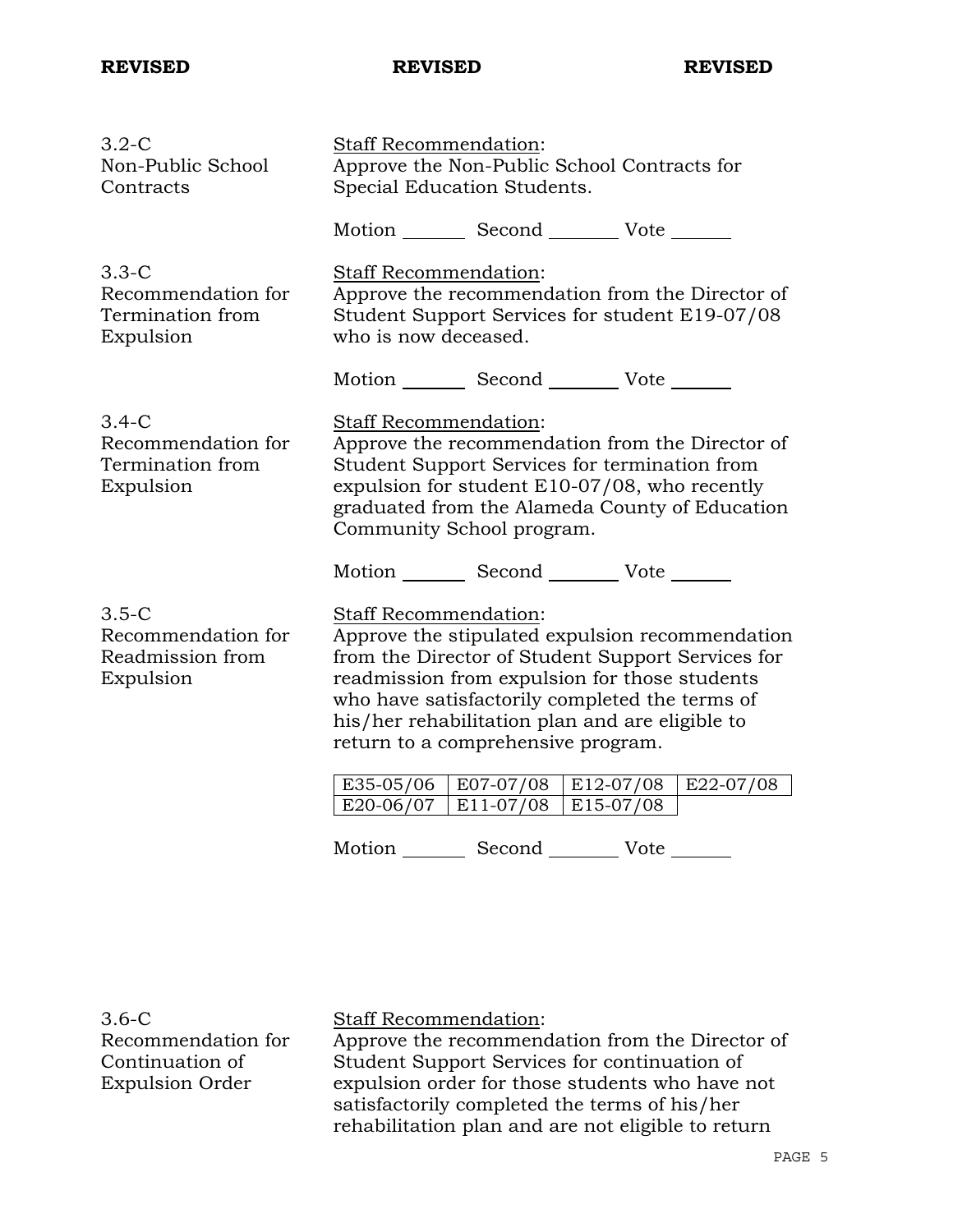to a comprehensive program at this time.

E41-05/06 | E16-07/08 | E18-07/08 E24-06/07 | E17-07/08 | E21-07/08 Motion Second Vote 3.7-C Recommendation for Continuation of Students who have Left the District-Unable to Verify Success of Expulsion Order Staff Recommendation: Approve the recommendation from the Director of Student Support Services for continuation of expulsion order for those students who have left the San Leandro School district and we are unable to verify success of his/her expulsion order. E09-07/08 E07-08/09 \*EOD01-08/09 \*Expelled from other school district Motion Second Vote Business Operations 4.1-C Contract Services with Orbach, Huff & Suarez LLP (Measure B Legal Services) for the 2008- 2009 School Year Staff Recommendation: Approve the contract services with Orbach, Huff & Suarez LLP, for the 2008-2009 school year for Measure B PSA issues. Motion Second Vote \_\_\_\_\_\_\_ 4.2-C Contract with Davis Street Family Resource Center for the 2007/2008 School Year Staff Recommendation: Approve the contract with Davis Street Family Resource Center for the 2007/2008 school year. Motion Second Vote

### Facilities and Construction

5.1-C Architectural Engineering Services Contract with AEDIS Architecture and

Staff Recommendation:

Approve the Architectural Engineering Services Contract with AEDIS Architecture and Planning for Port of Oakland Noise Abatement Project, Phase 2.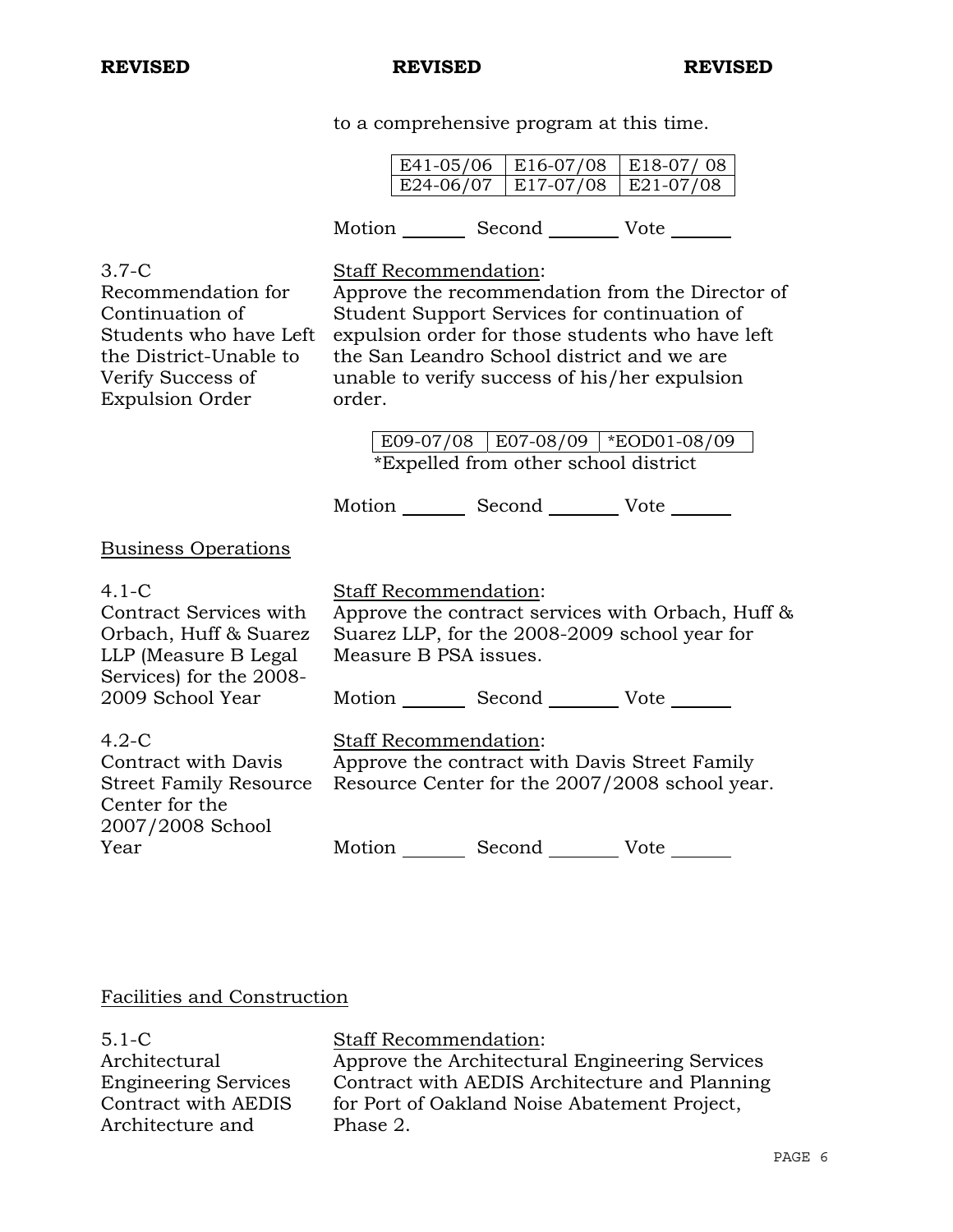| Planning for Port of<br>Oakland Noise<br>Abatement Project,<br>Phase 2                                                       | Motion Second Vote                                                                                                                                                                          |
|------------------------------------------------------------------------------------------------------------------------------|---------------------------------------------------------------------------------------------------------------------------------------------------------------------------------------------|
| $5.2-C$<br><b>Consulting Services</b><br>Contract with Vista<br>Environmental<br>Consulting for the Port<br>of Oakland Noise | Staff Recommendation:<br>Approve the Consulting Services Contract with<br>Vista Environmental Consulting for the Port of<br>Oakland Noise Settlement Project, Phase 2.                      |
| Settlement Project,<br>Phase 2                                                                                               | Motion Second Vote                                                                                                                                                                          |
| $5.3-C$<br>D & D Pipelines<br>Contract Change Order<br>$#1$ for the Washington<br>and McKinley Portable<br>Project           | Staff Recommendation:<br>Approve the D & D Pipelines Contract Change<br>Order #1 for the Washington and McKinley<br>Portable Project.<br>Motion ________<br>Second __________ Vote ________ |
|                                                                                                                              |                                                                                                                                                                                             |

# **8:15-9:00 p.m. ACTION ITEMS**

These items are presented for action at this time. Some may have been reviewed at a previous meeting.

# Human Resources

| $2.1 - A$             | <b>Staff Recommendation:</b>               |        |                                                    |
|-----------------------|--------------------------------------------|--------|----------------------------------------------------|
| Resolution #09-15,    | Adopt Resolution #09-15, Discontinuance of |        |                                                    |
| Discontinuance of     |                                            |        | Certain Particular Kinds of Services for the 2009- |
| Certain Particular    | 2010 School Year.                          |        |                                                    |
| Kinds of Services for |                                            |        |                                                    |
| the 2009-2010 School  |                                            |        |                                                    |
| Year                  | Motion                                     | Second | Vote                                               |

| $2.2-A$                  | <b>Staff Recommendation:</b>                     |
|--------------------------|--------------------------------------------------|
| Resolution #09-17,       | Adopt Resolution #09-17, Criteria for            |
| Criteria for Determining | Determining Certificated Permanent and           |
| Certificated Permanent   | Probationary Personnel Whom the District Shall   |
| and Probationary         | Exempt from the Order of Layoff by Virtue of     |
| Personnel Whom the       | Their Credentials, Competence, Assignment, and   |
| District Shall Exempt    | Experience or Certification. (Skipping Criteria) |
| from the Order of Layoff |                                                  |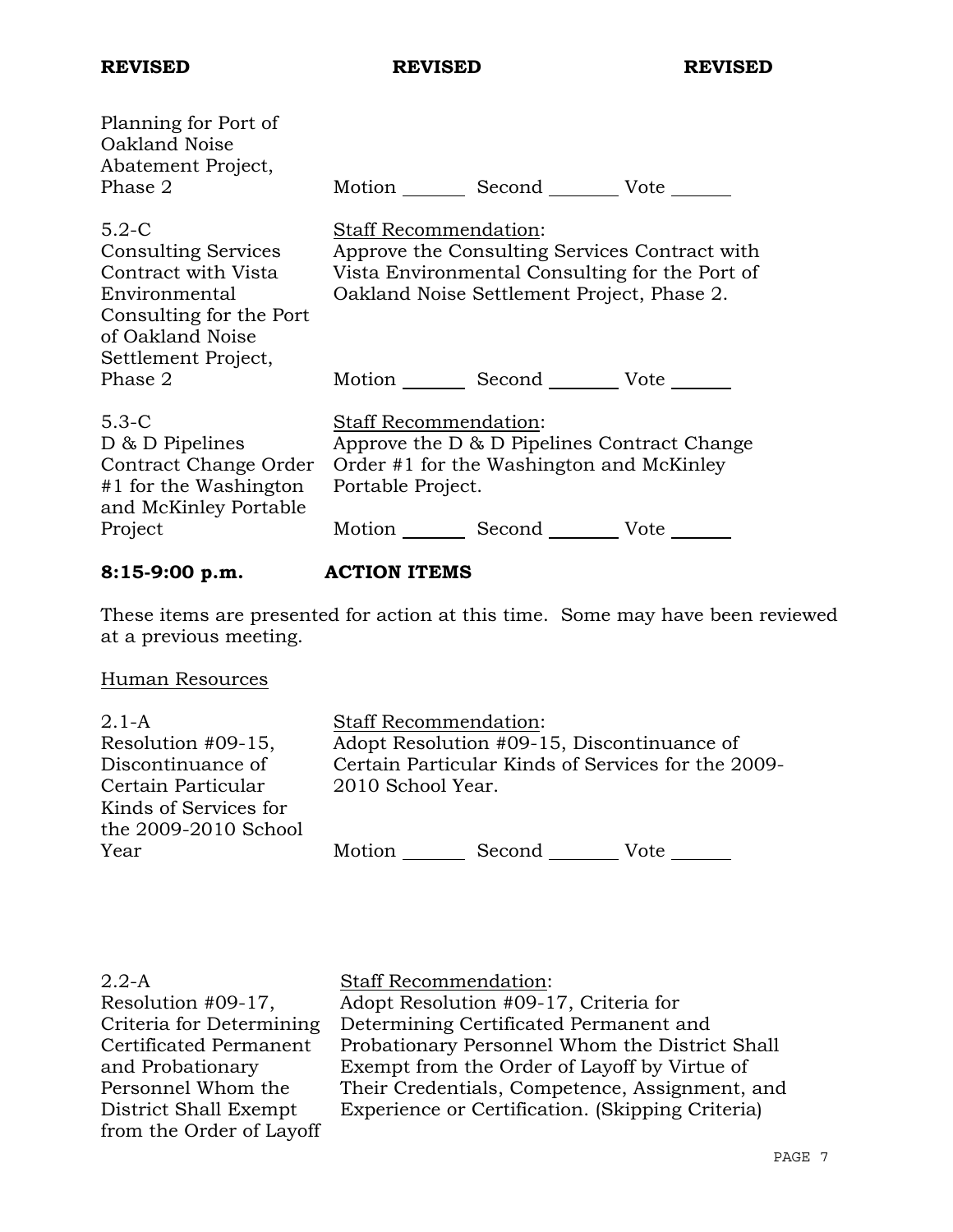| by Virtue of Their<br>Credentials,<br>Competence,<br>Assignment, and<br>Experience or<br>Certification (Skipping)<br>Criteria)                |                                                             | Motion _________ Second __________ Vote _______                                      |                                                                                                      |
|-----------------------------------------------------------------------------------------------------------------------------------------------|-------------------------------------------------------------|--------------------------------------------------------------------------------------|------------------------------------------------------------------------------------------------------|
| $2.3-A$<br>Resolution #09-18,<br>Criteria for<br>Determining order of<br>Seniority for those<br>Employees with the<br>Same Date of First Paid | <b>Staff Recommendation:</b>                                | Same Date of First Paid Service.                                                     | Adopt Resolution #09-18, Criteria for Determining<br>order of Seniority for those Employees with the |
| Service                                                                                                                                       |                                                             | Motion Second Vote                                                                   |                                                                                                      |
| $2.4-A$<br>Resolution #09-19,<br>Reducing an/or<br>Eliminating Specially<br><b>Funded and General</b>                                         | Staff Recommendation:<br><b>Funded Classified Services.</b> | Adopt Resolution #09-19, Reducing and/or<br>Eliminating Specially Funded and General |                                                                                                      |
| Funded Classified<br>Services                                                                                                                 |                                                             | Motion Second Vote                                                                   |                                                                                                      |

**9:00-9:10 p.m. CONFERENCE** 

These items are submitted for advance planning and to assist the Board in establishing future agenda items. The board may, however, take action on the following:

### General Services

| $1.1-CF$<br>2009 California School<br>Boards Association<br>Delegate Assembly<br>Election | <b>Staff Recommendation:</b><br>The Board will discuss and consider submitting a<br>ballot for the 2009 California School Boards<br>Association Delegate Election.<br>Motion Second Vote |  |  |
|-------------------------------------------------------------------------------------------|------------------------------------------------------------------------------------------------------------------------------------------------------------------------------------------|--|--|
| $9:10-9:15$ p.m.                                                                          | <b>INFORMATION ITEM</b>                                                                                                                                                                  |  |  |
| <b>Educational Services</b>                                                               |                                                                                                                                                                                          |  |  |
| $3.1-I$                                                                                   | <b>Staff Recommendation:</b>                                                                                                                                                             |  |  |

3.1-I 2007-2008 Alameda County Office of Education Williams

Staff Recommendation: The Board will receive for information and review the 2007-2008 Alameda County Office of Education Williams Report.